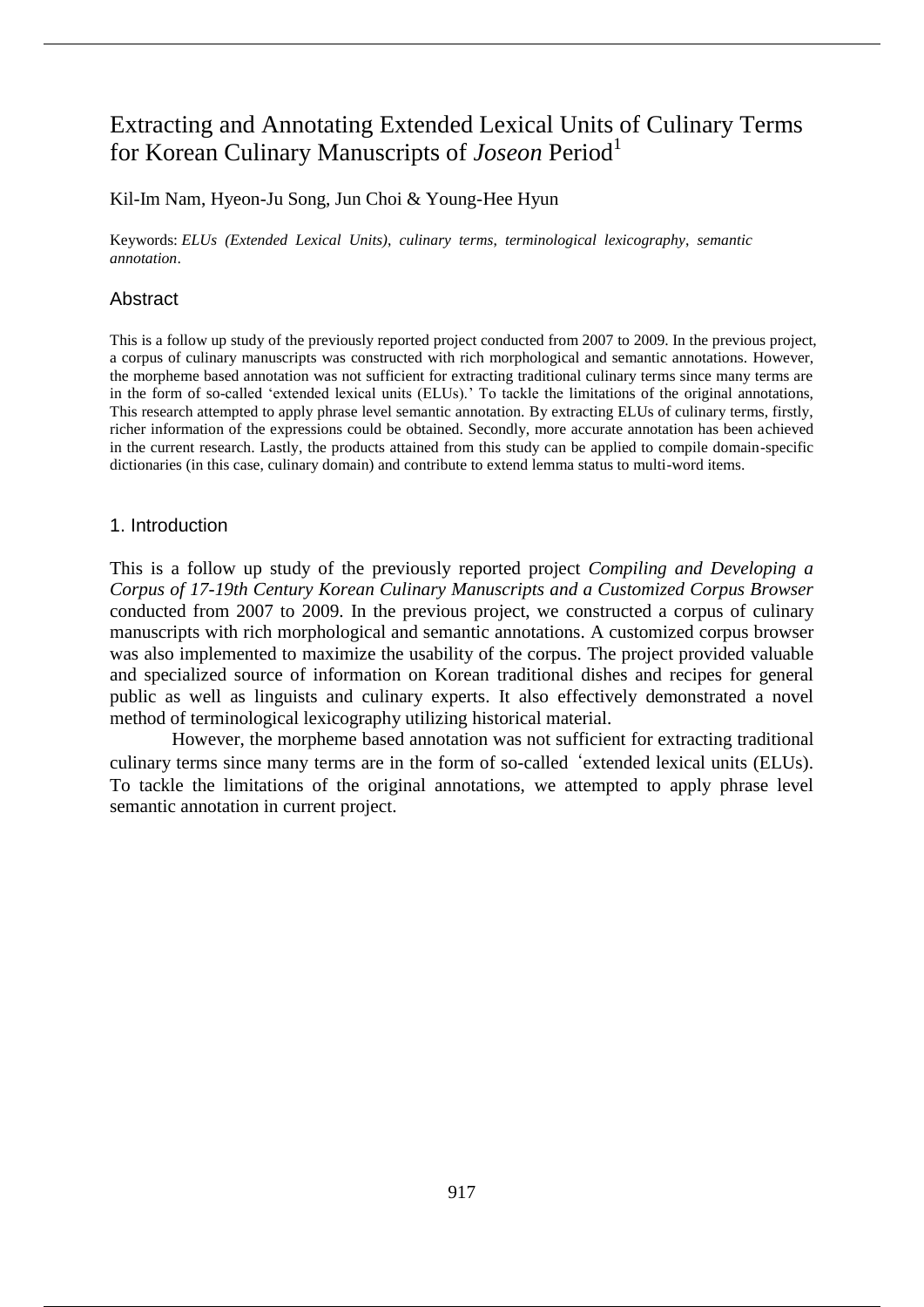|                                                                              | 社学时                                                                           |                                                                                                                                          |
|------------------------------------------------------------------------------|-------------------------------------------------------------------------------|------------------------------------------------------------------------------------------------------------------------------------------|
| 中环站安全叶川、川位出世言利时外<br>身天导兵团对对对关小团时兵在这时,<br>是吃五公司修吃方休立引的的时会<br>者之外对人之外与利怕对毛秘鲁意想 | 星型了导管世方川景印列至喜吧了手又<br>了对于民族叫大时川在外学习开立室<br>毕引到的客方到学时工具到学问学研<br>意味道在昨日时时对危景到州各时对 | 一年已吧可利到正在 百世的时代的斗丑的<br>11.六河 过 炮 川 小 H 三 二 三 引 计 计 刘 立 时<br>· 又之至意 いみょう 長川 けき立生小<br>中寿:的专作是外开的意利等五升到参<br>早在等于这等大学位付对去引些环旁<br>合勾计列比 性時午 电 |
|                                                                              |                                                                               |                                                                                                                                          |
|                                                                              |                                                                               |                                                                                                                                          |
|                                                                              |                                                                               |                                                                                                                                          |
|                                                                              |                                                                               |                                                                                                                                          |

**Figure 1.** An example of a 17<sup>th</sup> century hand-written culinary manuscript.

#### 2. Implication of extracting extended lexical units

Sinclair (1991:109-110) claims that a considerable part of human language use is based on the 'idiom principle' instead of the 'open-choice' principle. The idiom principle, according to Sinclair's definition, is the tendency that native language speakers use 'semi-preconstructed phrases'. The major factors constructing the idiom principle are (a) typical register in which language is used, (b) language-external situation in which language is recurrently used reflecting human affairs, and (c) economy of effort.

However, it has to be mentioned that each component of the high frequency phrases does not presuppose semantic non-compositionality. In other words, these components frequency occur only because they are conventionally used together frequently. In addition, as Hanks (2010) points out, even though technical terms are used infrequently, they tend to include interesting clusters of, if not phraseological, domain-specific expressions.

The main purpose of this study is to prove that the semantic unit of specific terms should be treated on the phrase level. To fulfill this purpose, we have analyzed ELUs from a particular set of texts, *the Korean culinary manuscripts of Joseon period*.

ELU normally function as a specific semantic unit. There are some ELUs that are not semantically idiomatic but occur in clusters very frequently in some particular registers. Some examples of these ELUs are *cwumek-makom* 'as much as a fist' QUANTITY, *payksyeycakmalhaye* 'to wash clearly' COOKING PROCEDURE, *panmannikkyesikiko* 'halfway to let cool off' COOKING STATE, *senulha-n tey* 'in a cool place' STORING PLACE. This kind of semantic units are meaningful and useful for culinary experts who searching for practical and technical information from recipe books. We also examined the quantitative and qualitative properties of ELUs to detect unit in the particular text.

According to Sinclair et al. (2004:24), the ultimate dictionary should describe a comprehensive list of semantic units in a given language. This has an important implication on compiling dictionaries of technical terms or expressions used in recipes, for instance. A recipe is a kind of *appeal text* (Brinker, 1992), which delivers accurate information for the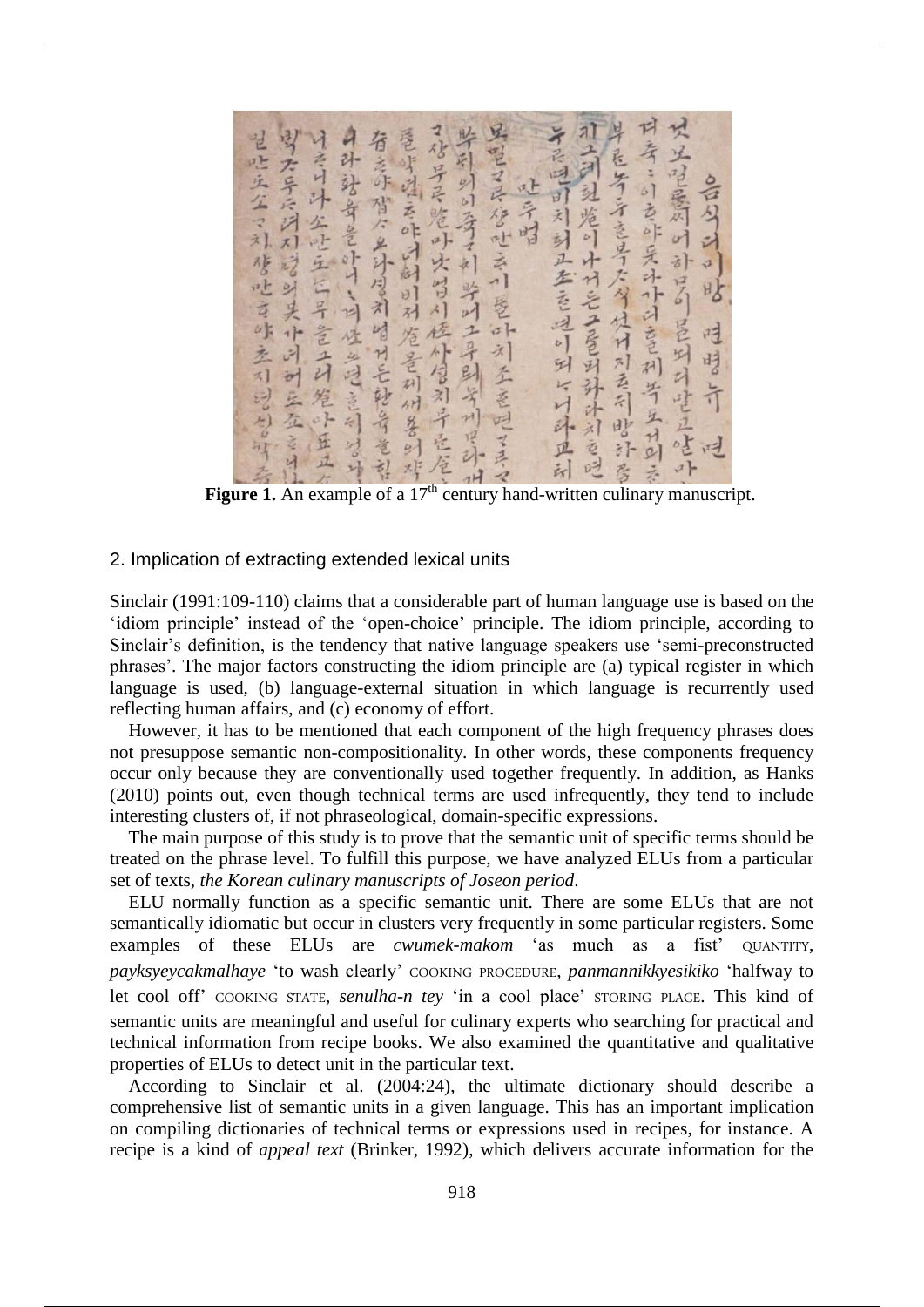recipients to be able to perform certain actions. Thus information users would browse texts for semantic information, and they will search for phrase level semantic units in most cases. Our attempt to extract and annotate ELUs in culinary texts is based on this practical need.

| Lexical item                                               | Previous annotation                  |                    | Present annotation      |                      |                         |
|------------------------------------------------------------|--------------------------------------|--------------------|-------------------------|----------------------|-------------------------|
|                                                            |                                      | Morphemes          | <b>Semantic Classes</b> | <b>ELUs</b>          | <b>Semantic Classes</b> |
| senulha-n tey<br>(a)<br>Cool-RL place<br>'in a cool place' | senulh                               |                    |                         | <b>STORING PLACE</b> |                         |
|                                                            | n                                    |                    | senulha-n tey           |                      |                         |
|                                                            | tey                                  |                    |                         |                      |                         |
| (b)                                                        | khongcwukkachi<br>bean porridge like | khongcwuk          | PORRIDGE                | khongcwukkachi       | <b>COOKING STATE</b>    |
| 'like bean porridge'                                       | kachi                                |                    |                         |                      |                         |
| (c)                                                        | himcwulepsansal                      | himcwul            |                         |                      | <b>INGREDIENTS</b>      |
| Stringy there not be-RL<br>meat<br>'soft meat'             | epsan                                |                    | himcwulepsansal         |                      |                         |
|                                                            | sal                                  | <b>INGREDIENTS</b> |                         |                      |                         |

**Table 1.** Enhanced semantic classes in ELU level annotation.

In Table 1, the expression (a) *senulha-n tey* was not semantically annotated in the previous study. However, the whole cluster of *senulha-n tey* can be annotated as an independent unit in a semantic class STORING PLACE. Similarly, the semantic class for expression (b) *khongcwukkachi* was changed from PORRIDGE to COOKING STATE. In case of (c) *himcwulepsansal,* more accurate information has been added even though the semantic class remains unchanged. The whole cluster *himcwulepsansal* annotated with a semantic class INGREDIENTS in ELU level yields far more concrete and useful information than *sal* which was previously annotated in morpheme level.

## 3. ELU extraction strategy

To overcome the limitation of morpheme based analysis described above, we have annotated expressions in ELU level using the classifying system of the culinary terms (Paek et al., 2008). Our annotation and extraction scheme is composed of two procedural steps.

In the first step, we retrieved and annotated a selection of ELUs containing morphemes concerned with 'space', 'time', 'status', and 'unit'. As shown in Table 2, it is clear that more specific and richer information on COOKING and/or STORING PLACE(←SPACE), SEASON TO COOK(←TIME), COOKING STATE(←STATUS), etc. can be collected when the terms are examined in the group of ELUs. This high quality information is not accessible with lists of simple morphemes.

| Morpheme Level               |                     | <b>ELU</b> Level                                    |                                                  |                         |
|------------------------------|---------------------|-----------------------------------------------------|--------------------------------------------------|-------------------------|
| morphemes                    | semantic<br>classes | <b>ELUs</b>                                         |                                                  | semantic<br>classes     |
| tey<br>place<br>'in a place' | <b>PLACE</b>        | senulha-n tey<br>cool-RL place<br>'in a cool place' | tewu-n tey<br>warm-RL place<br>'in a warm place' | STORING<br><b>PLACE</b> |

**Table 2.** Examples of ELUs including specific morphemes.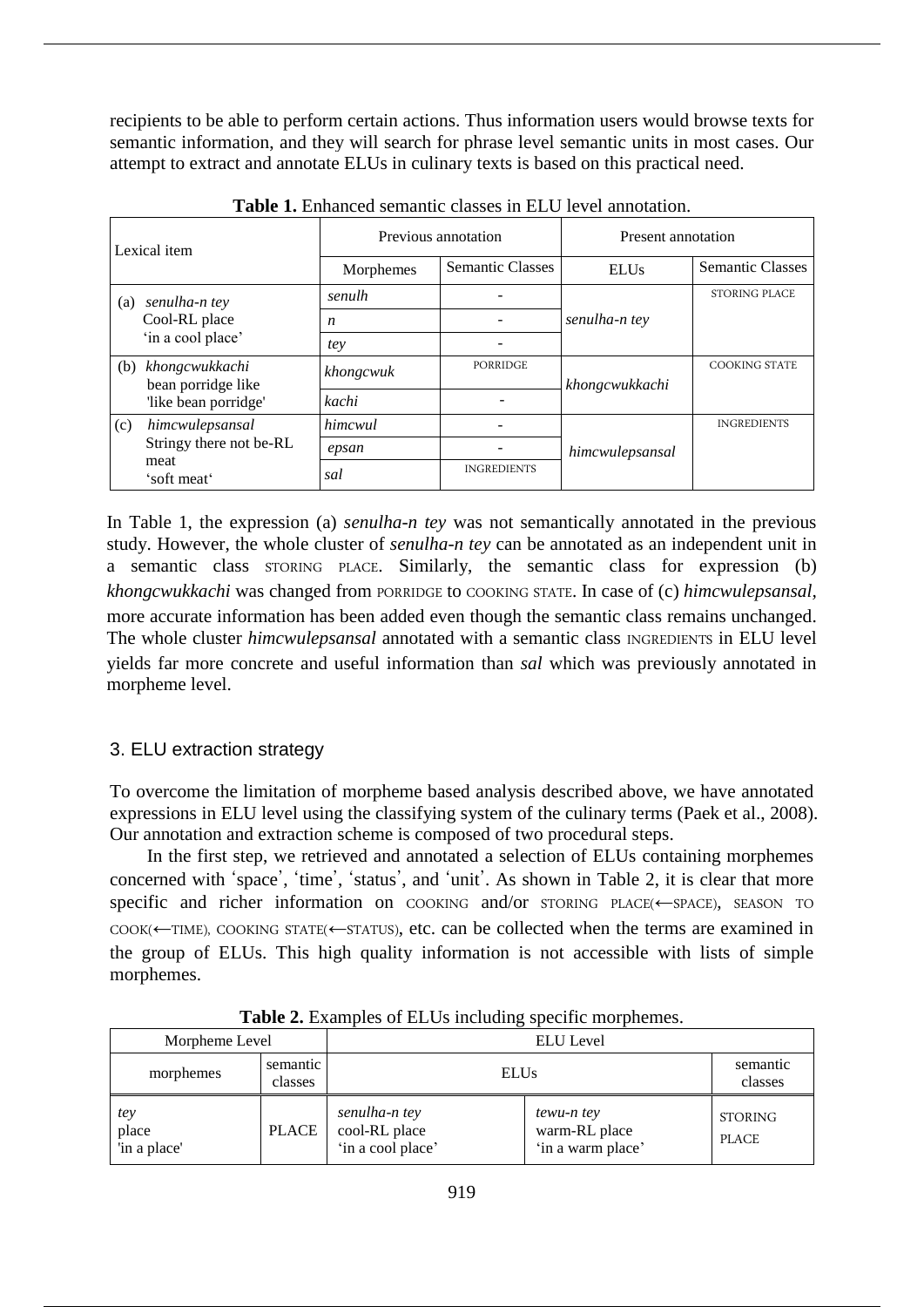| ttay, cey, nal<br>time, time, day<br>'at the time, on the<br>day' | <b>TIME</b>   | paykossyenghiphi-l ttay<br>pear-flowers-well-bloom-<br>RL time<br>'when pear flowers are in<br>bloom' | tasaha-n cey<br>warm-RL when<br>'when peach flowers are in<br>bloom'                       | <b>SEASON</b><br>TO.<br><b>COOK</b> |
|-------------------------------------------------------------------|---------------|-------------------------------------------------------------------------------------------------------|--------------------------------------------------------------------------------------------|-------------------------------------|
| kachi, katko<br>like, like<br>'like, such as'                     | <b>STATUS</b> | sanghwa cci-ki-kachi<br>sanghwa steam-NOM-like<br>'like steaming sanghwa'                             | pichitaynip-kasko<br>color-NOM-bamboo<br>leaf-like<br>'like the color of bamboo<br>leaves' | <b>COOKING</b><br><b>STATE</b>      |
| kirey, makom<br>as long as,<br>as much as<br>'unit of measure'    | <b>UNIT</b>   | han chi kilay<br>one-chi-unit<br>3.03cm                                                               | yakkwa-makom<br>yakkwa-as<br>'as much as yakkwa(Korea<br>cookie)'                          | <b>MEASURING</b><br>UNIT            |

Secondly, we extracted lexical items manually whenever the items needed to be annotated as an ELU while reading the source material.

ELU level annotation has turned out to be beneficial both in qualitative and quantitative aspects. In quantitative aspect, 12% more items were detected in total. A handful of ELUs were extracted in the categories of COOKING STATE & TIME, INGREDIENTS, and STORAGE in particular. Table 3 shows the numbers of additionally discovered ELUs for each semantic class.

| <b>Semantic Classes</b>         | Number of morpheme units | Number of ELUs |
|---------------------------------|--------------------------|----------------|
| NAME OF DISH                    | 277                      |                |
| <b>INGREDIENTS</b>              | 911                      | 320            |
| SPICES AND GARNISH              | 270                      |                |
| <b>KITCHENWARE</b>              | 299                      | 10             |
| MEASURING UNIT                  | 367                      |                |
| COOKING PROCEDURE               | 1561                     | 30             |
| <b>COOKING STATE &amp; TIME</b> | 375                      | 125            |
| <b>STORAGE</b>                  | 6                        |                |
| <b>TASTE</b>                    | 54                       |                |
| <b>Total</b>                    | 4120                     | 492            |

**Table 3.** Annotations by the morphemic units vs. the ELUs.

Analysis in ELU level has improved the quality of information and expanded its quantity by incorporating the context of the phrases. Identical results cannot be achieved through analysis in morpheme level. As a consequence of analyzing ELUs, we have obtained (a) additional information, which could not be detected by annotation in morpheme level, (b) more accurate semantic classes including the context, and (c) possibility of extracting more meaningful semantic units even when an expression is annotated in common categories both in morpheme and ELU levels.

From the comparison of these results, it seems obvious that the problems in our previous work were raised because the basic units of the semantic annotation were morphemes. Therefore, it is only natural that the semantic annotation in phrase level enabled us to harvest